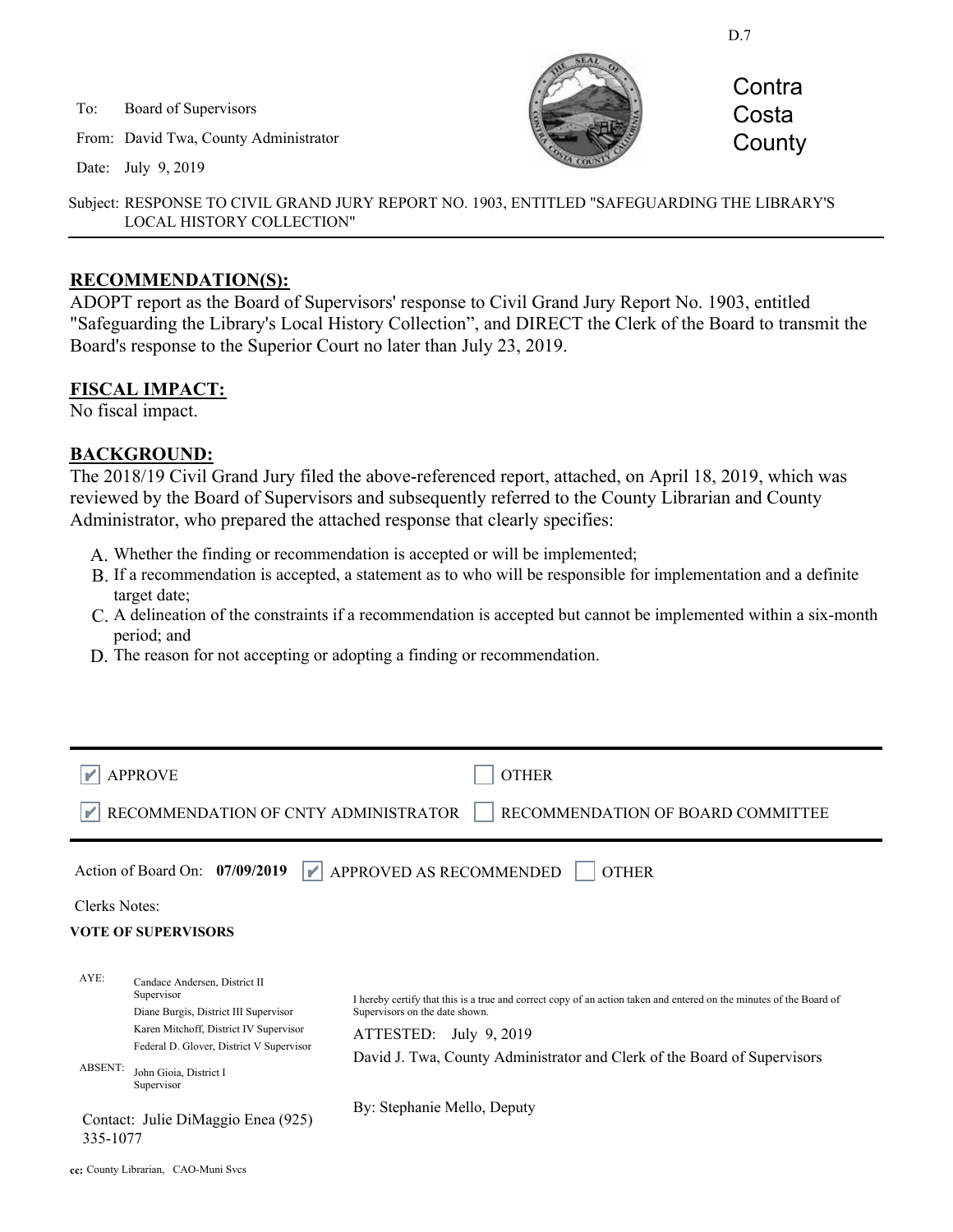## BACKGROUND: (CONT'D)

The California Penal Code specifies that the Board of Supervisors must forward its response to the Superior Court no later than July 23, 2019 (90 days from receipt).

# **FINDINGS**

# **F1. The Library is transitioning from a traditional storehouse for books into a technology center, literacy advocate, and community gathering place.**

*F1 Response. The respondent agrees with the finding.*

# **F2. The Pleasant Hill branch is closing in late September 2019 to make way for a new branch which is scheduled to open in the Spring of 2021.**

*F2 Response. The respondent agrees with the finding. At the time of the report the dates were correct. However, dates for the proposed relocation of the Pleasant Hill Library and opening of the new library have been delayed. New dates are yet to be determined.* 

# **F3. The new branch will not be able to house the Library's Contra Costa County history Collection, most of which is currently housed in Pleasant Hill.**

*F3 Response. The respondent agrees with the finding.* 

# **F4. The Library does not have a short-term plan for safeguarding the Collection after the Pleasant Hill branch closes, before a long-term plan can be implemented.**

*F4 Response. The respondent disagrees with the finding. A plan for disposition of the collection was presented in a report to the Contra Costa County Library Commission on March 21, 2019. The report describes all collections in the Pleasant Hill Library and makes recommendations for each collection, both long-term and short-term. The March 21, 2019 Library Commission Agenda and Pleasant Hill Library Collection Assessment and Recommendations report are attached.*

# **F5. The Library has not developed a long-term plan for permanently housing the Collection**.

*F5 Response. The respondent disagrees with the finding. See response to Finding #4 for explanation.*

# **F6. The Library has received a grant of professional preservationist services that will provide a basis on which to develop short- and long-term plans for safeguarding and housing the Collection.**

*F6 Response. The respondent agrees with the finding.*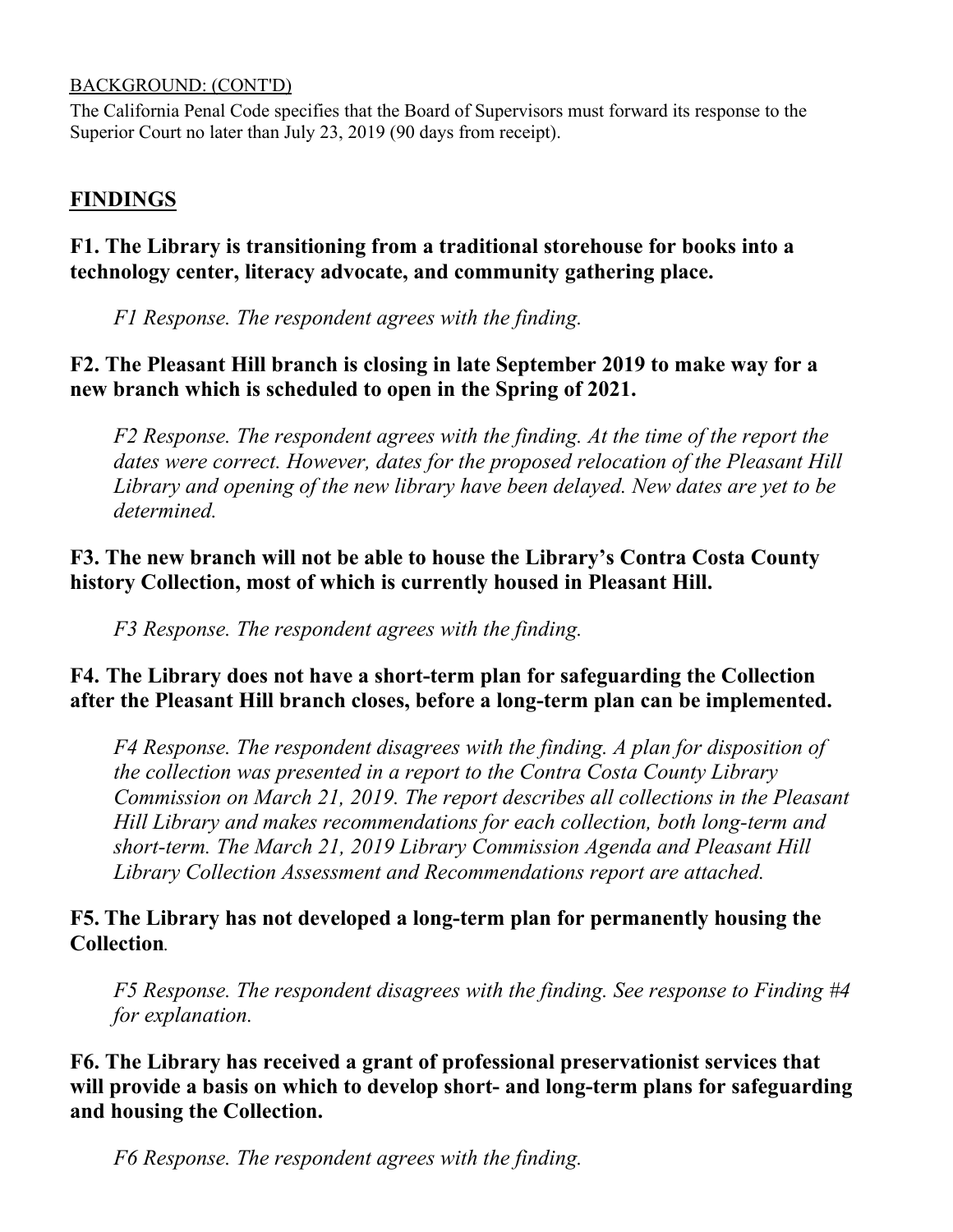# **F7. The Contra Costa County Historical Society is a potential repository for the Collection.**

*F7 Response. The respondent agrees with the finding.* 

# **F8. The Contra Costa County Historical Society would like to house the Library's Collection.**

*F8 Response. The respondent agrees with the finding.* 

# **RECOMMENDATIONS**

# **R1. The Library should consider developing a short-term plan by September 2019 for safeguarding the Collection while a long-term plan is being developed and implemented.**

*R1 Response. The recommendation has been implemented. A plan for disposition of the collection was presented in a report to the Contra Costa County Library Commission on March 21, 2019. The report describes all special collections in the Pleasant Hill Library and makes recommendations for each collection, both long-term and short-term. The March 21, 2019 Library Commission Agenda and Pleasant Hill Library Collection Assessment and Recommendations reports are attached.*

# **R2. The Board of Supervisors should consider directing the Library to develop a long-term plan for housing the Collection, including a budget, by June 2020.**

*R2 Response. The recommendation requires further analysis. Placement of the special collection with an outside agency such as the Contra Costa Historical Society would negate the need for such a plan.* 

# **R3. The Board of Supervisors should consider directing the Library to explore the feasibility of an agreement with the Contra Costa County Historical Society for housing the Collection by August 2019.**

*R3 Response. The recommendation requires further analysis. The Contra Costa County Historical Society has expressed interest in the collection. The County Librarian will make recommendations for placement of the collection to the County Administrator by spring 2020.*

# **R4. The Board of Supervisors should consider providing the financial resources necessary to fund the budget for the long-term plan in the 2021-2022 fiscal year.**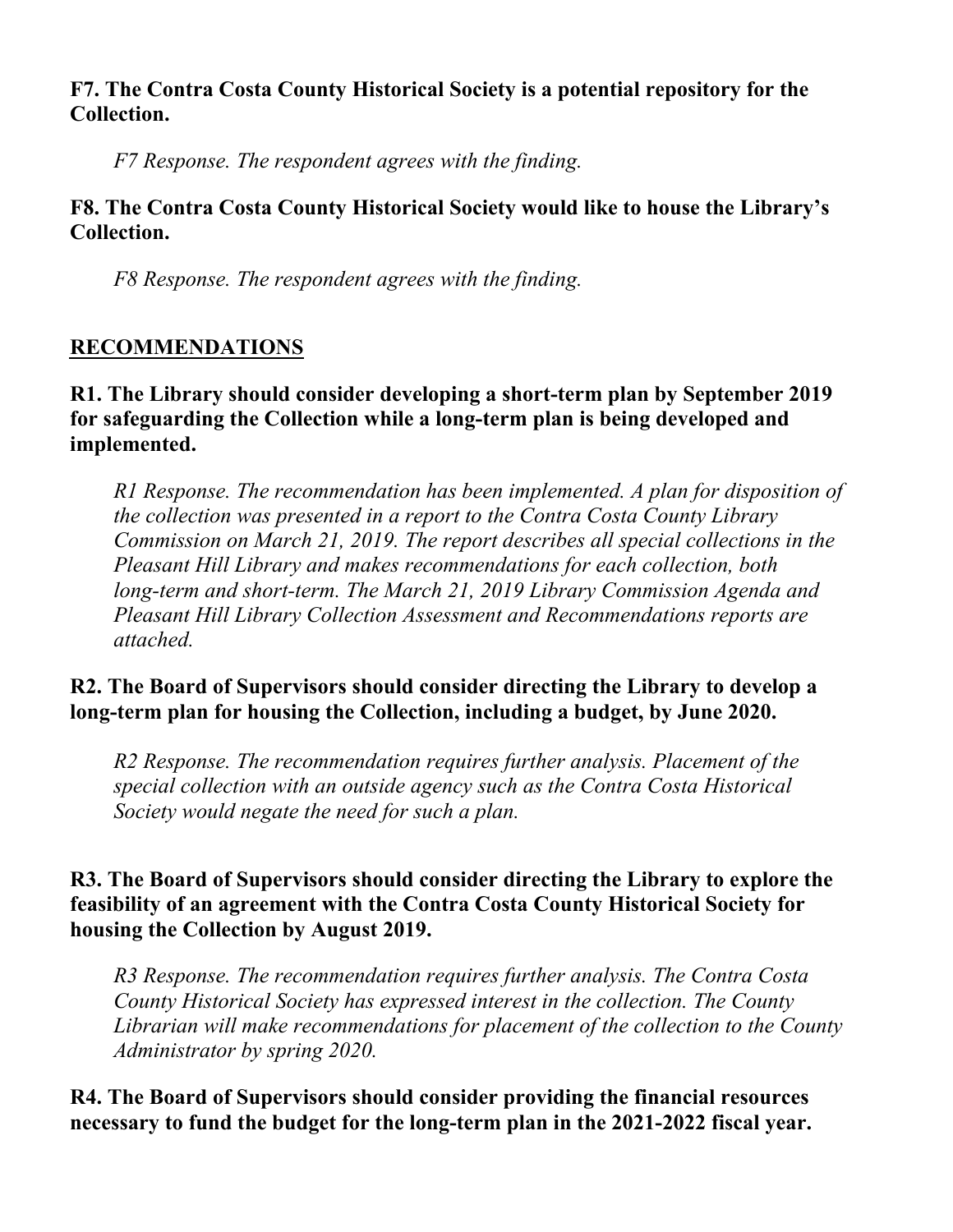*R4 Response. The recommendation requires further analysis. The Library budget reflects needs for library services across the entire county. Earmarking funding for one project may have adverse effects on needs in other service areas.* 

## CLERK'S ADDENDUM

*Written commentary was provided by Dick Offerman and Nancy Evans (attached).* 

## **ATTACHMENTS**

Attachment 1 to Response to 1903: March 2019 Library Commission Agenda Attachment 2 to Response to 1903: Central Collections Proposal Reissued 2018/19 Civil Grand Jury Report No. 1903: Safeguarding the Library's Local History Collection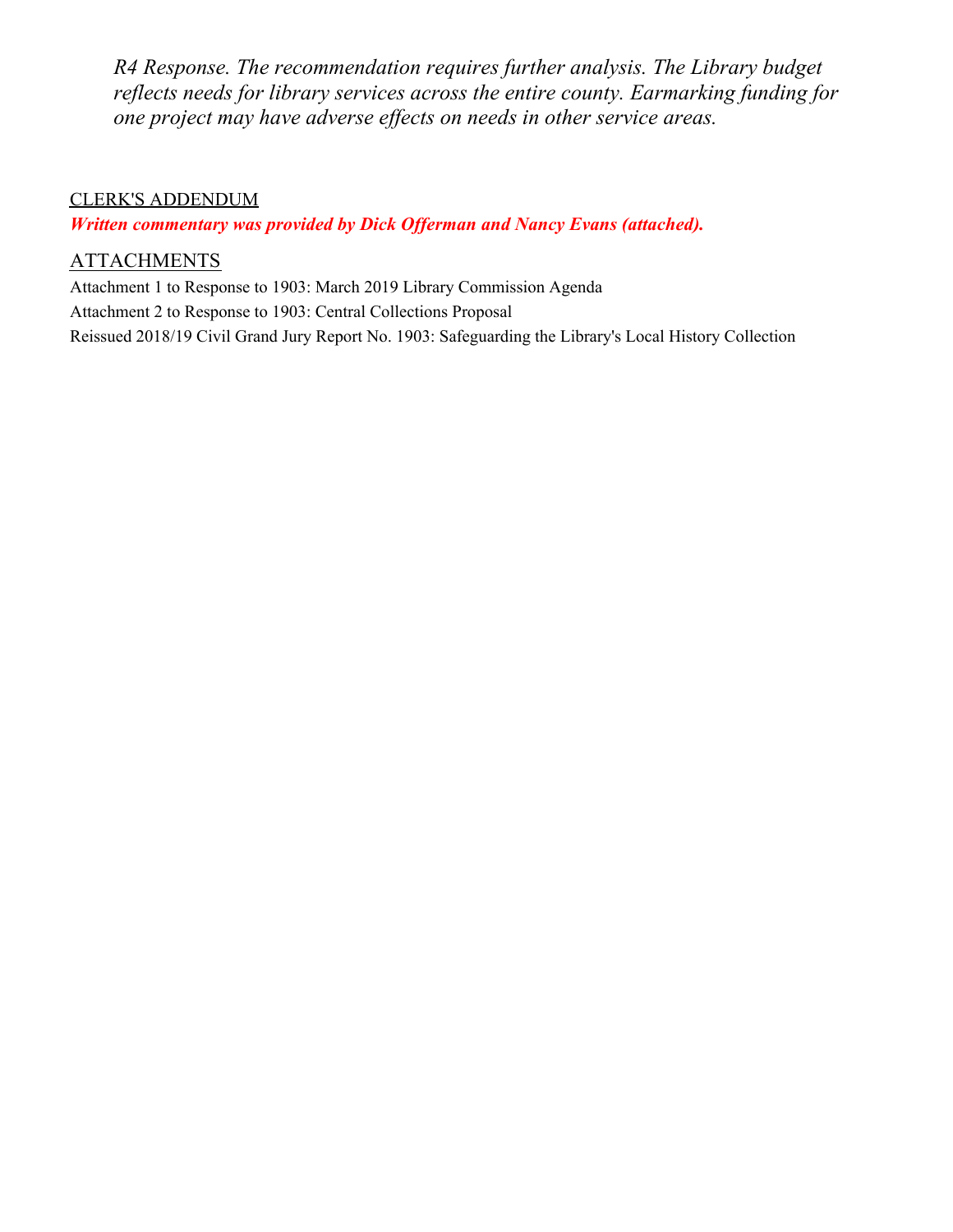

### **MEETING OF THE LIBRARY COMMISSION A G E N D A**

DATE: Thursday, March 21, 2019

TIME: **7:00 p.m. LIBRARY COMMISSION MEETING**

LOCATION: **CONCORD LIBRARY MEETING ROOM**

## **2900 Salvio Street, Concord, CA 94519**

- **-** Electronic agenda packet viewing is available at:<http://guides.ccclib.org/commission>
- **-** Hard copy agenda packets are available for viewing at each [Contra Costa County Library](http://ccclib.org/locations/)

The Library Commission will provide reasonable accommodations for persons with disabilities planning to attend Library Commission meetings who contact Library Administration at least 48 hours before the meeting, at (925) 608-7700.

Any disclosable public records related to an open session item on a regular meeting agenda and distributed by the Contra Costa County Library Commission to a majority of members of the Library Commission less than 96 hours prior to that meeting are available for public inspection at Contra Costa County Library Administration, 777 Arnold Drive, Suite 210, Martinez, CA 94553.

Library Commissioners, please **call Library Administration,** at (925) 608-7700 by 5 p.m. **Wednesday, March 20, 2019 if you will NOT be at the meeting**. A quorum must be established before a meeting can be held. A record is maintained of Commissioner's attendance.

#### **1. 7:00 p.m. CALL THE MEETING TO ORDER / ROLL CALL**

**(5 mins.)** The Library Commission Chair will call the meeting to order. Commissioners will introduce themselves for the record.

#### **2. 7:05 p.m. WELCOME & INTRODUCTIONS**

**(5 mins.)** Visitors will have an opportunity to introduce themselves; self-introductions are voluntary.

#### **3. 7:10 p.m. PUBLIC COMMENT –**

**(5 mins.)** Speakers from the audience may address the Library Commission on any relevant issue that is not scheduled for the agenda. Public comment can be made on agenda items when the item is discussed. Public comment is limited to three (3) minutes per speaker and speakers may fill out a speaker card. Public comment on agenda items can also be e-mailed to the Library Commission at [ccclibcommission@ccclib.org](mailto:ccclibcommission@ccclib.org) to be received one day prior to the Library Commission meeting.

### **PRESENTATION**

- **4. 7:15 p.m. Discussion (15 mins.) CCC LIBRARY SPECIAL COLLECTIONS–** *Agenda Attachment 1* Deputy County Librarian Gail McPartland will present a written report regarding the dispensation of the special collections currently held at the Pleasant Hill Library.
- **5. 7:30 p.m. (20 mins.) ITEMS OF INTEREST TO THE COMMISSION AND ANNOUNCEMENTS** Commissioners or library staff may report on any Work Plan activities and make announcements regarding the Library Commission and Library or Friends group activities of interest to other Library Commission members.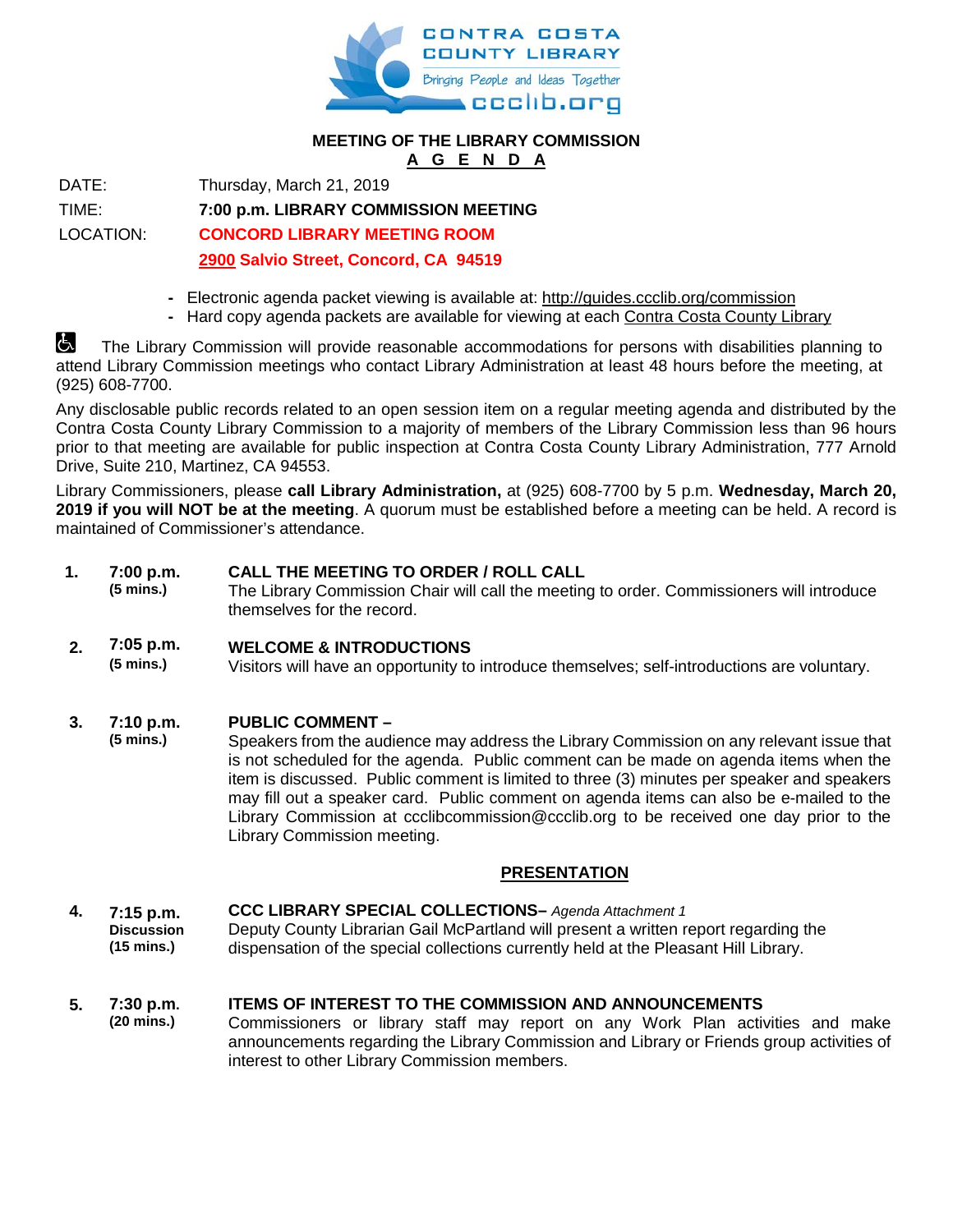### **NEW BUSINESS**

 **6. 7:50 p.m. ACTION (20 mins.) STRATEGIC PLAN DRAFT** / **Second Reading –** *Agenda Attachment 2* Deputy County Librarian Gail McPartland will present the draft and analysis of the updated Strategic Plan which the Commission **will vote to adopt.**

### **CONTINUED BUSINESS**

- **7. 8:10 p.m. ACTION (35 mins.) WORKING COMMITTEE REPORTS -** *Agenda Attachments 3 and 4* A. Commissioner A. Smith will report on the activities of the Legislative Working Committee. (**20 minutes**)
	- B. Commissioner Wilson will report on the activities of the Work Plan & Annual Report Working Committee. Commissioners will report on their activities that support the 2019 Work Plan (**15 minutes**)

### **OTHER BUSINESS**

- **8. 8:45 p.m. ACTION (5 mins.) ACCEPTANCE OF MINUTES -** *Agenda Attachments 5 and 6* Commissioners will approve or amend the minutes for the meetings of November 15, 2018 and January 17, 2019.
- **9. 8:50 p.m. INFORMATION (5 mins.) COUNTY LIBRARIAN REPORT -** *Agenda Attachment 7* County Librarian Melinda Cervantes submits a written report on items of interest to Commissioners.
- **10. 8:55 p.m. ACTION (5 mins.) AGENDA SETTING FOR NEXT MEETING and FUTURE TOPICS** Commissioners will suggest items for future meetings.
- **11. 9:00 p.m. ACTION ADJOURNMENT TO THE May 16, 2019 LIBRARY COMMISSION MEETING, to be held at the Concord Library, 1900 Salvio Street, Concord 94519.**

### **ITEMS TO CALENDAR**

- **1.** The July 18, 2019 Commission meeting will be held at the Brentwood Library.
- **2. "TENTATIVE"** The annual Library Forum event will be held at the San Ramon Library on October 26, 2019 from 8:30 am until 1pm.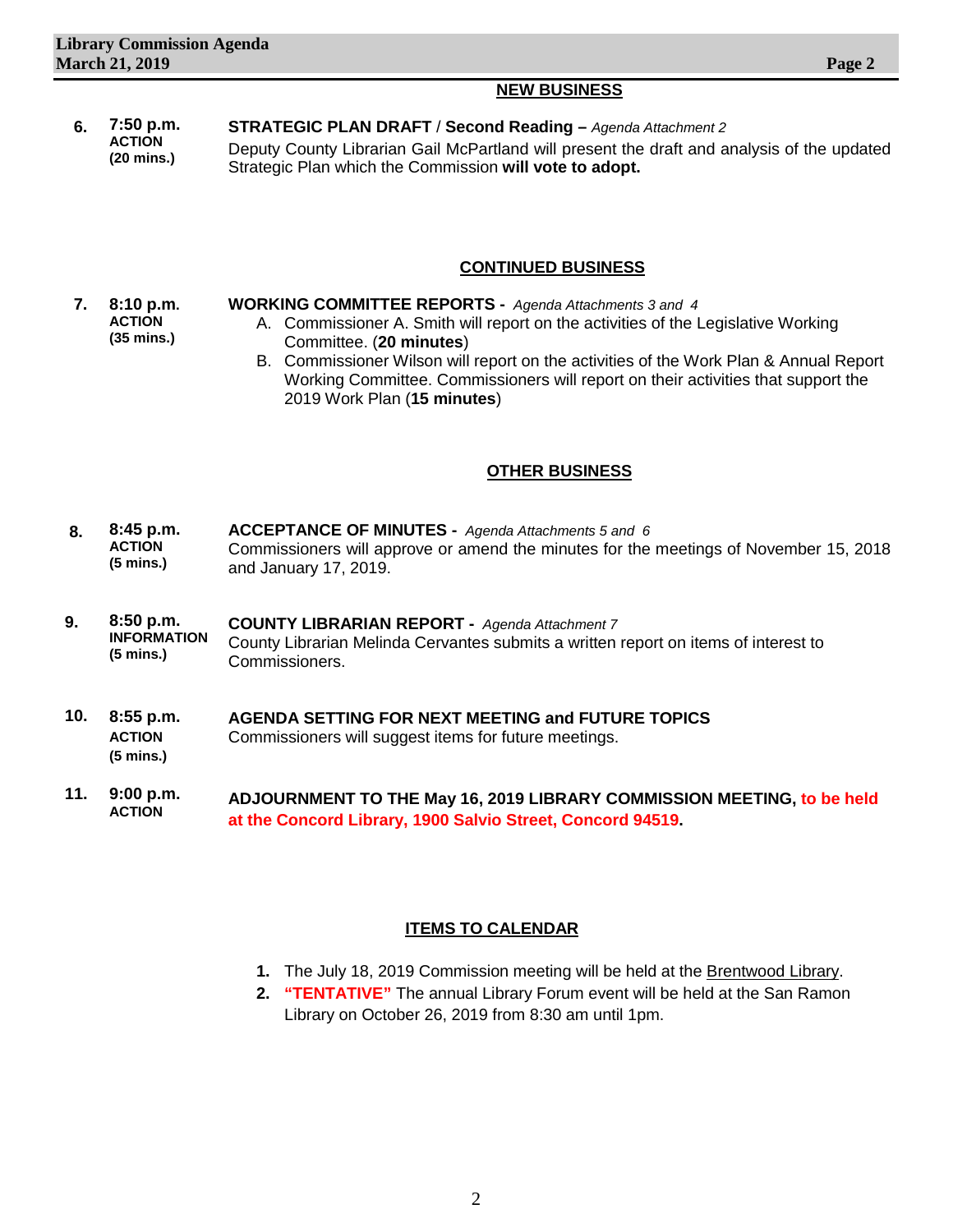# Contra Costa County Library

# Pleasant Hill Library Collection Assessment and Recommendations Spring 2019

In November 2016, the residents of Pleasant Hill approved Measure K which provides for a new library for the City of Pleasant Hill. The new Pleasant Hill Library is scheduled to open in 2021. The current building will be demolished and a temporary facility will be established at an offsite location. This move requires Contra Costa County Library to distribute the collection of approximately 135,000 items to the other 25 county libraries or into other community resource centers.

The Pleasant Hill Library was opened in 1961. The physical size of the library and its adjacency to the then Library Administration for the then library organization which was a large central library with satellite branches. The intent of the central library was to support patrons with in-depth reference or collection needs while also serving as a repository of special collections. In 2006, Contra Costa County Library made the strategic decision to transition from a central library organization to a peer library system where a full range of library services are intended to be delivered at the first point of contact rather than referring the patron to a central library location. This meant that the Pleasant Hill Library was no longer considered the main central library but a peer library that focused on the needs of the local community rather than the broader county needs.

The peer library model has continued to develop since 2006. Local collections are designed to meet local community needs. Patrons are able to place holds on library items in any branch library and it will be shipped to the patron's preferred location. Contra Costa County Library also participates in Link+ which allows patrons to request items from libraries throughout California and Nevada for temporary loan at the library of choice. Since the advent of the Internet, the Library has sought to make a variety of resources available throughout the community including from home or work.

With the peer library organization well established and the Pleasant Hill Library to be transitioned to a new building, this creates an opportunity for Contra Costa County Library to reevaluate those collections still stored at the current location. Collections of local history, genealogy, newspaper microfilm, and a depository for Federal, State, and local government documents. As a result of the move of the Pleasant Hill Library to a new location, the library will be determining how and where to house these special collections. Listed here are the various collections held in Pleasant Hill Library and information on their depth as well as recommendations for possible dispensation.

## Local History

Collection Size: 3,050

Description and Discussion: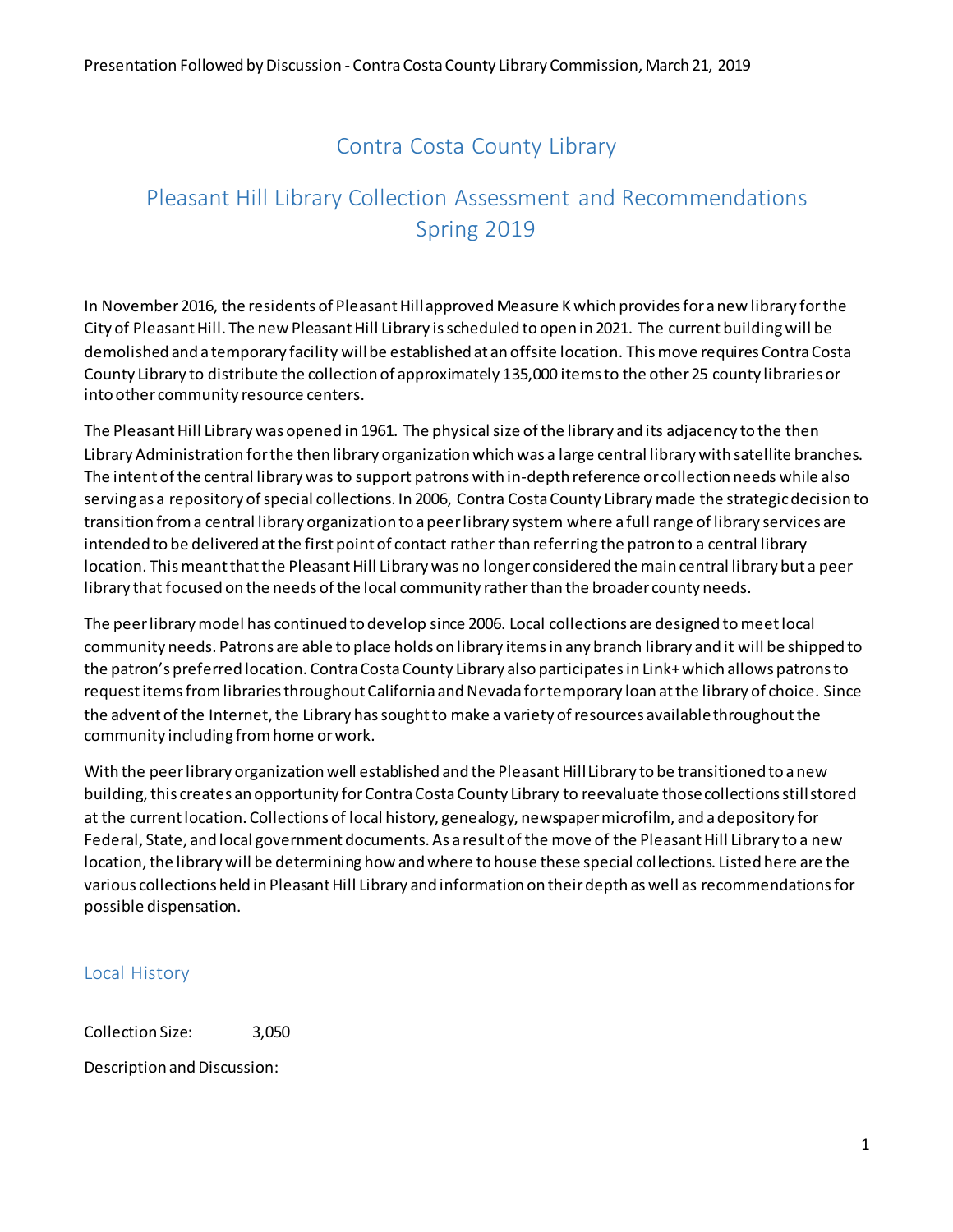Items in this collection pertain to the history of the county and its cities and localities. This collection is an invaluable and unique research resource. Many of the items are rare and irreplaceable. Although there is controlled access to the material, most of the materials, due to age and fragile condition, need preservation. Preservation requires maintaining the items either in their original form or having their content transformed into a more permanent and usable format, such as a digitized file or format. Ongoing maintenance and development of this resource is highly desirable to retain its historical and research value.

The collection consiststwo areas, the Vault Collection, which contains items of relating to Contra Costa County history, including towns and cities, people, and events, with an emphasis on uniqueness and the Baldwin Collection, a smaller, secondary collection consisting of Californiana and a limited selection of materials focusing on Northern California. The material includes books, pamphlets, newspapers in hard copy and microform formats, vertical files of clippings from newspapers and other print sources, maps, photographs, city directories, telephone directories, high school yearbooks, census microfilm, and other archival historical material.

The Vault collection is located in a small temperature controlled room with a humidity monitor. The Baldwin collection is located in an enclosed locked cabinet in the public area. Patrons are able to retrieve the materials with the assistance of staff. Patrons are not allowed to check out the materials and research must be done onsite during open hours. Accessibilityand preservation of the collection are of the utmost importance. It is essential that any future location is able to accommodate these needs. The library does not have a comparable space in size or environmental controlsin any otherlocations. To keep the collection as a library resource, the collection would have to be dismantled and distributed among several libraries.

The Library recommends working with the Contra Costa County Historical Society's History Center in Martinez, CA as a possible location for the collection. The mission of the Contra Costa County Historical Society is to preserve, protect, and provide public access to the records and heritage of Contra Costa County. The Center is an archive specifically open to the public for the purpose of research. It is currently open 21 hours a week and one Saturday a month. The History Centeris partially funded by County funds and has a large volunteer base. It is centrally located in in the County seat. The History Center offers a climate controlled space that is equipped with a monitored fire detection system and burglary alarm. Perhaps the most valuable advantage is that the materials would remain a single cohesive collection rather than parceled out to individual libraries that may lack preservation standards.

## Recommendations:

- 1. Investigate, and if feasible, relocate the collection to the Contra Costa County Historical Society.
- 2. Investigate, and if feasible, change of ownership from Contra Costa County Library to the Historical Society.

## Genealogy – Heritage Collection

Collection Items: 3,300

Description and Discussion:

The Heritage Collection is a collection of genealogical materials that includes books, pamphlets, newsletters, magazines, microfiche files, and internet resources. The original collection was established in the Pleasant Hill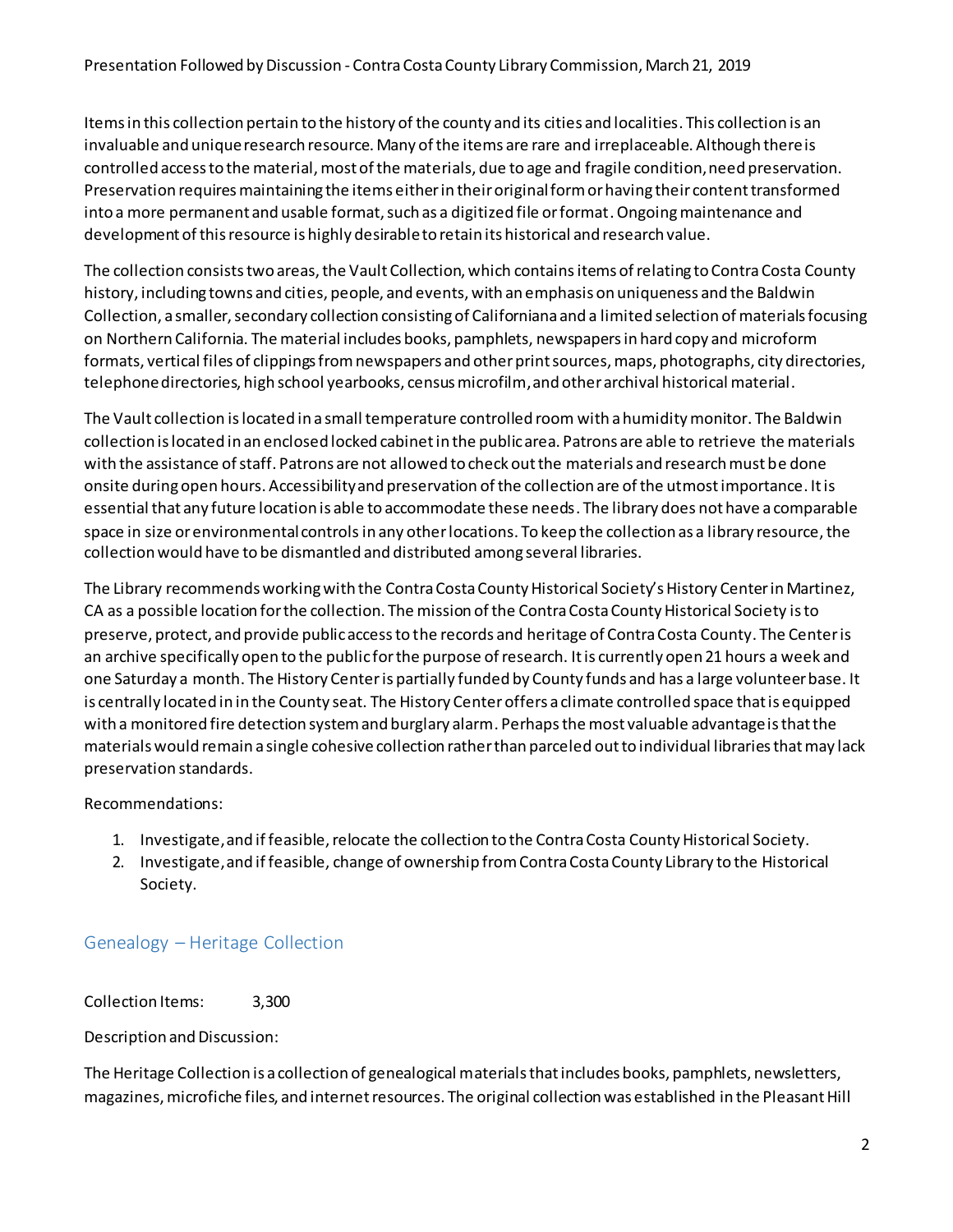Library by members of the Contra Costa County Genealogy Society. The organization's Heritage Collection Committee continues to contribute material to the collection. Library staff perform cataloging and processing of donated materials for the collection. This symbiotic arrangement has worked well and is expected to continue to enhance the collection. The current collection consists of 3,300 titles that emphasizes American genealogy and includes genealogies for specific geographical regions, family histories, military members, immigration/passenger records, and church records.

In order to provide continued access to the collection after the eventual construction of the new Pleasant Hill Library, the Library met with local genealogy societiesto discuss possible locations for the collection. The Walnut Creek Library was selected because of its central location, access to public transportation, number of open hours and available space. The collection was moved in early 2018 and has experienced an increase in use. Volunteers monitor and shelve the collection, and are available to assist patrons with genealogical research.

Remaining at Pleasant Hill Library is a small genealogy pamphlet and periodical collection. Volunteers have expressed interest in having these items moved to augment the collection already in place.

Recommendations:

- 1. Keep the collection at the Walnut Creek Library.
- 2. Move remaining items from Pleasant Hill Library to Walnut Creek Library.

## Microfilm Magazines, Newspapers, and Census

### Collection Size: Approximately 20,000 items

### Description and Discussion:

The Pleasant Hill Library houses an extensive microfilm collection consisting of magazines, newspapers, and census information. A majority of the information is now duplicated through online resources and the microfilm collection can be narrowed down to focus on historical newspapers specific to Contra Costa County and local census information. The result would be a collection of 5,500 reels. There are also two smaller microfilm collection located in east county, Antioch, and in west county, Pinole. Each collection has unique information pertaining to local communities and duplicate some of the local history found in the collection located in the Pleasant Hill Library.

It is recommended that the collection be distributed between the three regional collections focusing on local history. All information pertaining to East County historical newspapers would move to the Antioch Library and all West County newspapers would moveto the Pinole Library. The Walnut Creek Library is able to house the collection pertaining to the central county. It is also recommended that the census information be moved to Walnut Creek Library to support the research in the Genealogy –Heritage Collection.

### Recommendation:

- 1. Keep the regional collections at the Antioch and Pinole Library.
- 2. Move remaining items pertaining to Central County from Pleasant Hill Library to Walnut Creek Library.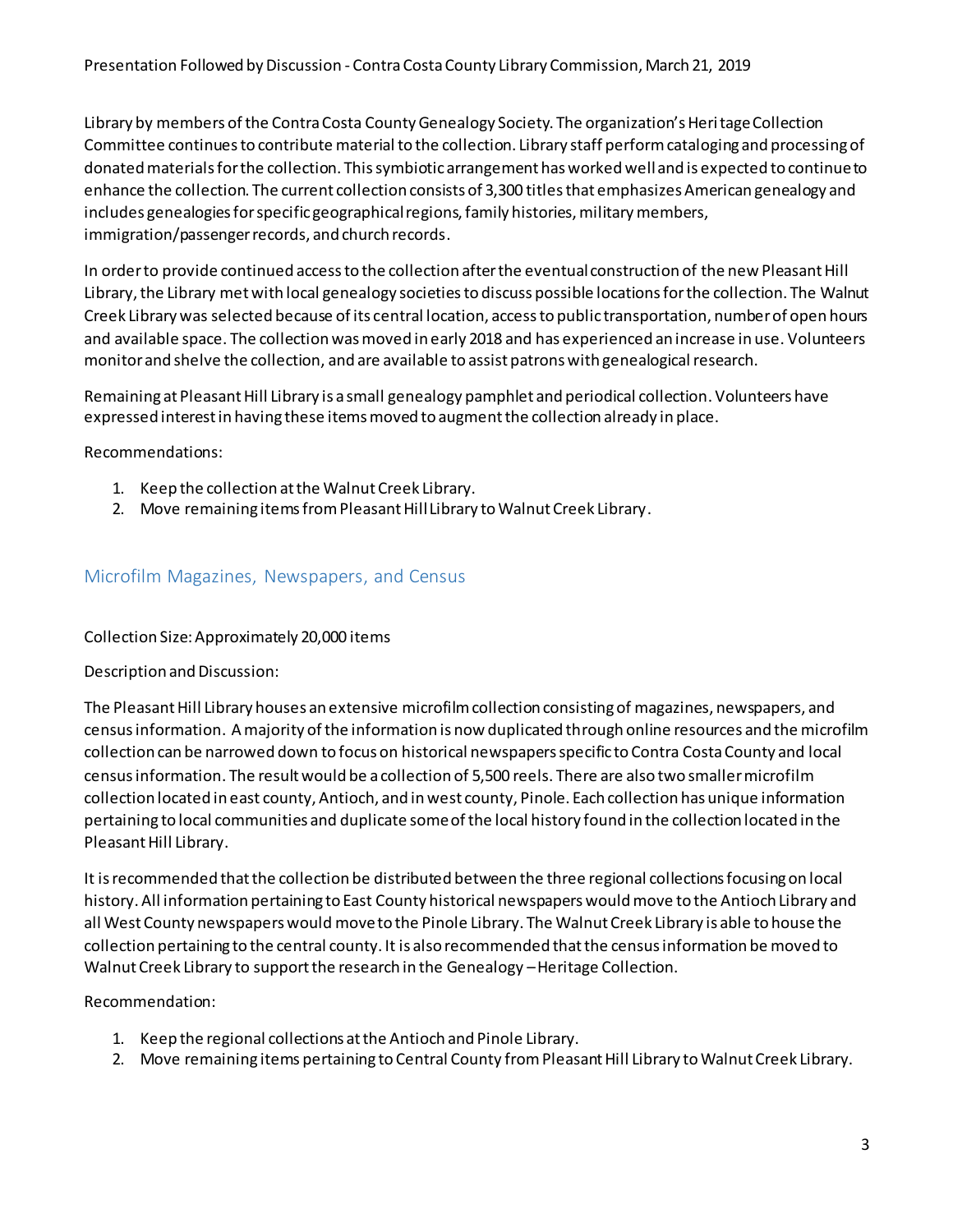## Federal Depository Library Program Documents

Collection Size: Approximately 4,200

Description and Discussion:

The Contra Costa County Library was designated as the Federal Depository Library for the Tenth Congressional District in October 1964. As a designated selective federal depository, the Library's mission is to make government publications freely available for the use of the general public and to meet the government information needs of the people who live and work in greater Contra Costa County.

In 2008, the Library began to subscribe to Marcive's Documents without Shelves. The service ensures the library maintainsDepository status by providing open access to federal documents through the Library catalog. The online electronic format maximizes both accessibility to government publications and cost effectiveness in Library collection development and replaces the need to collect aphysical collection. The Library is now recognized by the Federal Depository Library Program (FDPL) as an electronic depository with a small collection of historical government information in print format.

Items duplicated in the online format may be removed from the collection using procedures defined by the Federal Depository Program. Specifically, a library may remove items once items are offered and claimed by other libraries in the program.

Recommendation:

- 1. Transition to a completely Digital Federal Depository.
- 2. Remove items using Federal Depository Library Program procedures.

## State and Local Government Documents

Collection Size: Approximately 4,700

Description and Discussion:

Contra Costa County Library is considered a State Depository Library. The collection houses publications in several formats: print, microform, CD-ROM, and online resources for State, Regional, and local county and municipal agencies. The collection emphasizes reference, statistical and popular materials over those for instructional or research purposes. Several items in the collection have been superseded with newer information and should be removed according to State Depository Library Program procedures. The Library creates online access when available. Electronic access is preferred as it ensures patrons are able to access the most current information at any time from any locations.

Recommendation:

- 1. Continue to link materialsto available online resources.
- 2. Remove superseded and duplicate items using State Depository Library Program procedures.